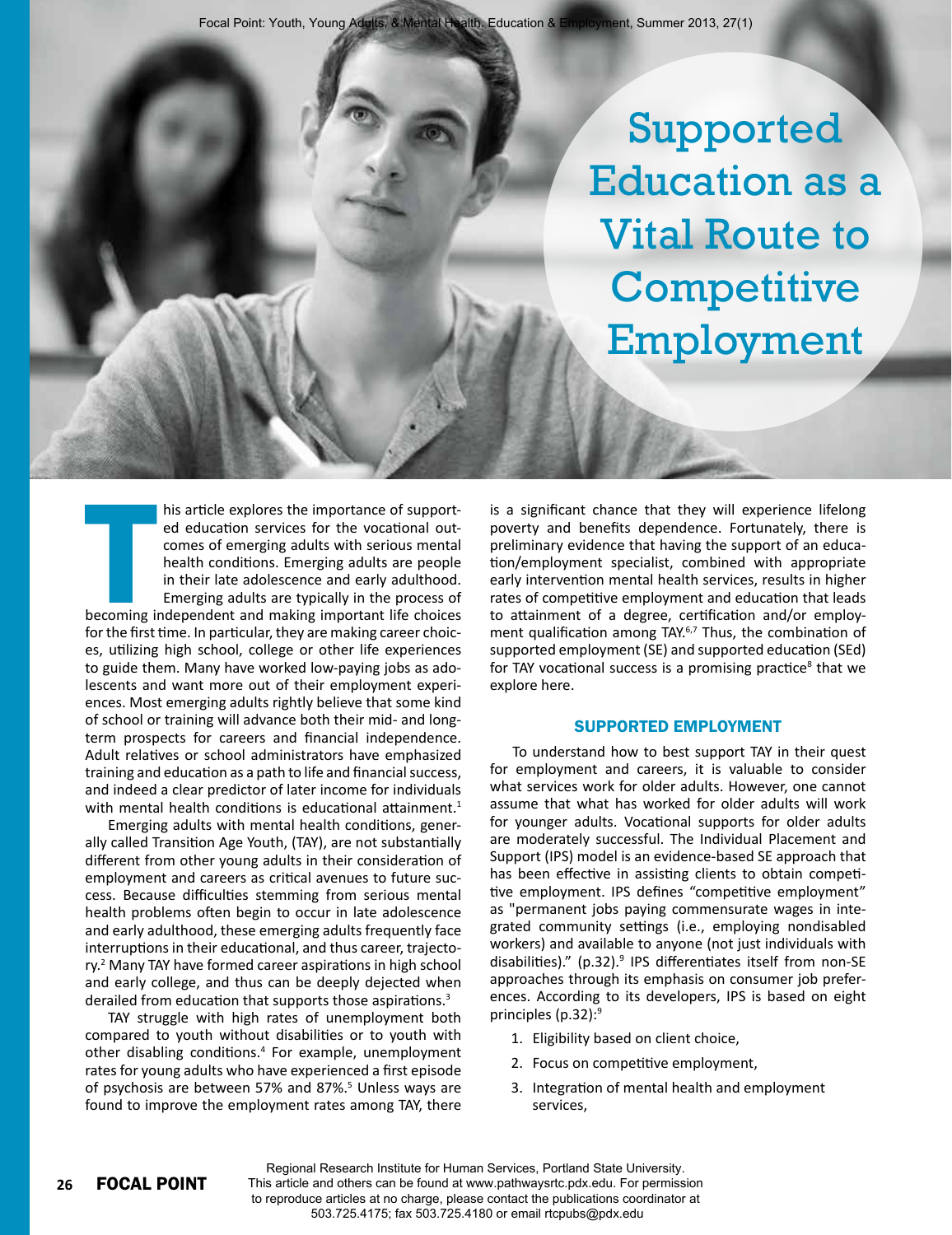- 4. Attention to client preferences,
- 5. Work incentives planning,
- 6. Rapid job search,
- 7. Systematic job development, and
- 8. Individualized job supports.

Historically, IPS has not emphasized educational attainment as a critical ingredient, but instead has required that there be a "rapid job search," meaning making a job contact within 30 days of client engagement with the employment specialist.<sup>6,10,11</sup> However, recent adjustments to the IPS manual make clear that a rapid search for a training/ educational program designed to assist a person to attain competitive employment is sufficient to meet the rapid job search requirement.<sup>12</sup> This change reflects a basic principle of IPS, which is to respect a client's preferences, including education as a path to competitive employment.

## Education Supports: An Important Career Pathway for TAY

Although IPS has typically focused on jobs as outcomes, IPS developers and colleagues have come to realize that training and education are often vital and desired pathways for TAY who wish to achieve competitive employment, perhaps in the form of a career. As noted by Nuechterlein, et al:<sup>10</sup>

"Adaptation of IPS to this early period of schizophrenia and related disorders involved recognition that appropriate vocational goals for some individuals involved return to regular schooling rather than to competitive employment, given their age and educational circumstances at onset of psychosis. Thus, the option of supported education was integrated with supported employment. …Inclusion of supported education within an IPS model involved allowance for initial evaluation of whether schooling or employment was the immediate goal, having the IPS specialist work directly with educational as well as competitive employment settings to aid placement, and followalong support that included aid in study skills and course planning in addition to contact with teachers and employers. Work with family members was also found to play a larger role than is typical of IPS with chronically ill individuals."  $(p. 347)^{10}$ 

Nuechterlein<sup>10</sup> incorporated SEd into IPS by recognizing that rapid "job search" should include rapid education/ training search (if that's a step towards achieving competitive work), and by informing consumers that SEd is a clear option for clients. In an early report of this study, Nuechterlein demonstrated the feasibility of IPS with TAY experiencing a first episode of psychosis (FEP); of the individuals receiving IPS/SEd, "36% selected school alone, 31% selected jobs alone, and 33% returned to both school and jobs. Amongst those who did both during the course of the study, most started with school and then added a parttime job (85% of this subsample)..." (p. 344). $12$  Killackey et  $al<sup>12</sup>$  compared treatment as usual to high fidelity IPS for a small group of TAY with FEP, and found that IPS produced much improved vocational outcomes, while fewer people dropped out in the IPS group. (See also Rinaldi et. al. (2010)<sup>13</sup>; Major et. al. (2010)<sup>6</sup>.)

#### Supported Education

Like vocational outcomes, the educational outcomes of adults with serious mental illness compare unfavorably to those of individuals with no disability, and SEd, like SE, was developed to address this gap. SEd has been defined as supports "to assist people with psychiatric disabilities to take advantage of skill, career, educational and inter-personal development opportunities within post-secondary educational environments" (p. 506). $14$  The approach facilitates accomplishment of educational goals by assisting a person with a psychiatric disability to attend and succeed in schools. The goals of SEd include: improving educational competencies related to education settings (e.g., literacy, study skills, time management); providing support to navigate the educational environment (e.g., applications, financial assistance); and improving attitude and motivation.14 Very recently the Substance Abuse and Mental Health Services Administration has released a toolkit that describes the approach and its implementation.<sup>14</sup>

Many studies have demonstrated the success of a SEd practice.15,16 For example, in one randomized study of 397 SEd participants, researchers found significant positive effects for participation in college or vocational services.<sup>14</sup> A recent systematic review shows that there is much preliminary evidence for the effectiveness of SEd; however, the reliability of the evidence is hampered by the limited number of randomized studies.17

 $SEd<sup>15</sup>$  shares many similarities with the IPS approach to supported employment. Among these are: goals are achieved in natural community settings (community colleges, adult education programs); support is time-unlimited and can ebb and flow according to the needs of the person; clinical and vocational services are integrated; and goals are driven by the person's choice. Consequently, there is great opportunity to combine the two approaches into one (as was done in the studies described above).

Although incorporating SEd with SE can be important for TAY and emerging adults, such an intertwining is not as simple as it may appear. First, performance criteria need to change to include educational placements as well as job placements, which should then be clearly reflected in the fidelity tool that is often a guide for treatment teams and employment specialists. Second, the degree of specialization necessary for competence in the skills of both job development and educational coaching speaks to the challenge faced by employment specialists who are adding SEd to their responsibilities; there would be a need for enhanced training. Third, the criteria for rapid education/training placement would need to change because an education start would almost always be dictated by the academic calendar which would delay enrollment until the start of a semester. Fourth, placing a student in a costly higher education setting is a serious investment. One cannot change educational settings as simply as one may change a job. Therefore SEd services may need to address academic readiness on the part of the student – a substantial departure from typical IPS principles.